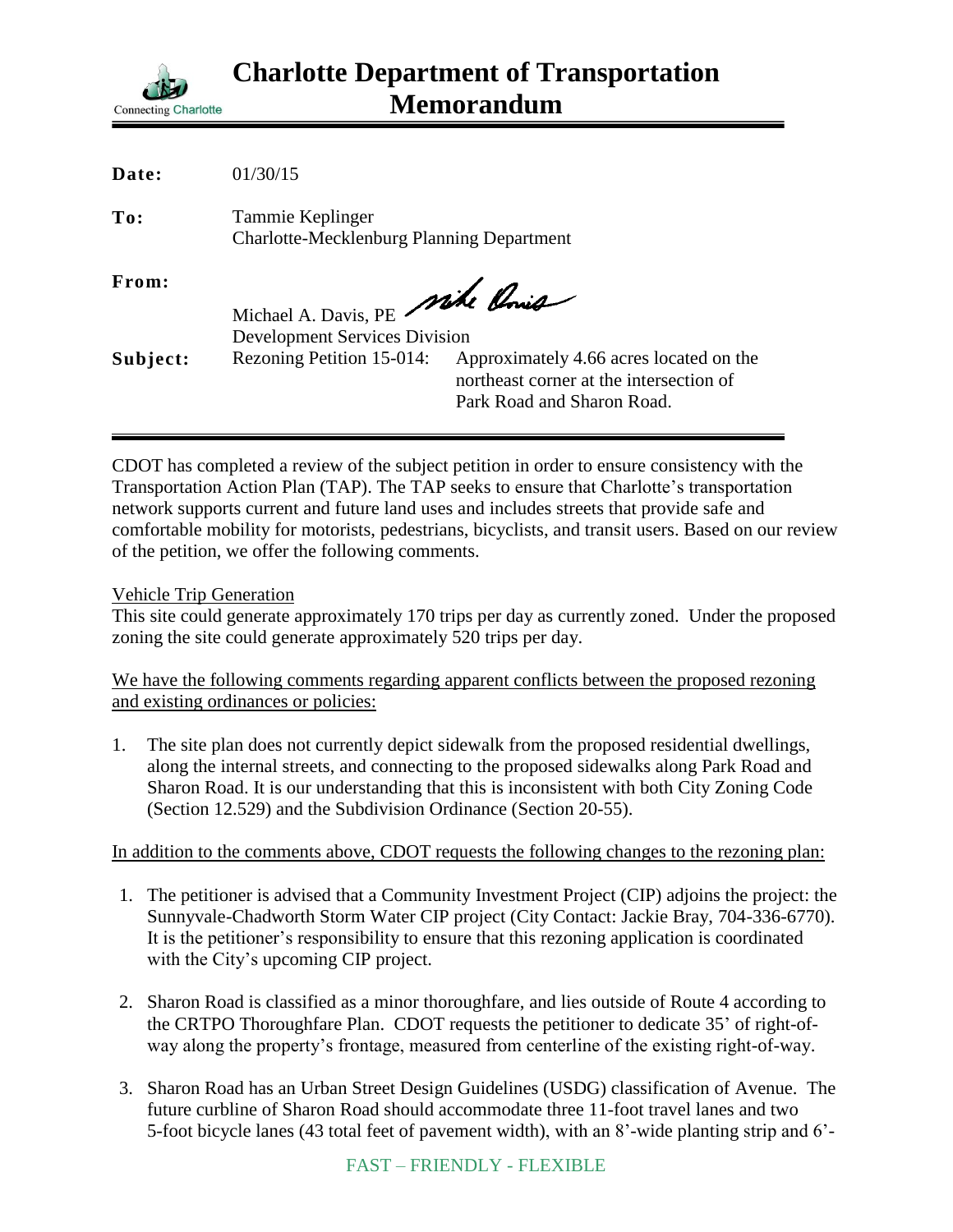Tammie Keplinger 01/30/15 Page 2 of 5

> wide sidewalk. Thus, CDOT requests the following improvements along the site's Sharon Road frontage.

- a. At the intersection of Park Road along Sharon Road within the existing splitter island, relocate the curb line to create a 5'-wide bicycle lane.
- b. Along the existing site's frontage where curb and gutter is present, relocate the curb line to create a 5'-wide bicycle lane.
- c. Establish the new back of curb location at 24' from centerline where curb and gutter does not exist.
- d. Along the entire Sharon Road frontage, establish an 8'-wide planting strip and 6' wide sidewalk.

See the Figure 1 and Figure 2 below.

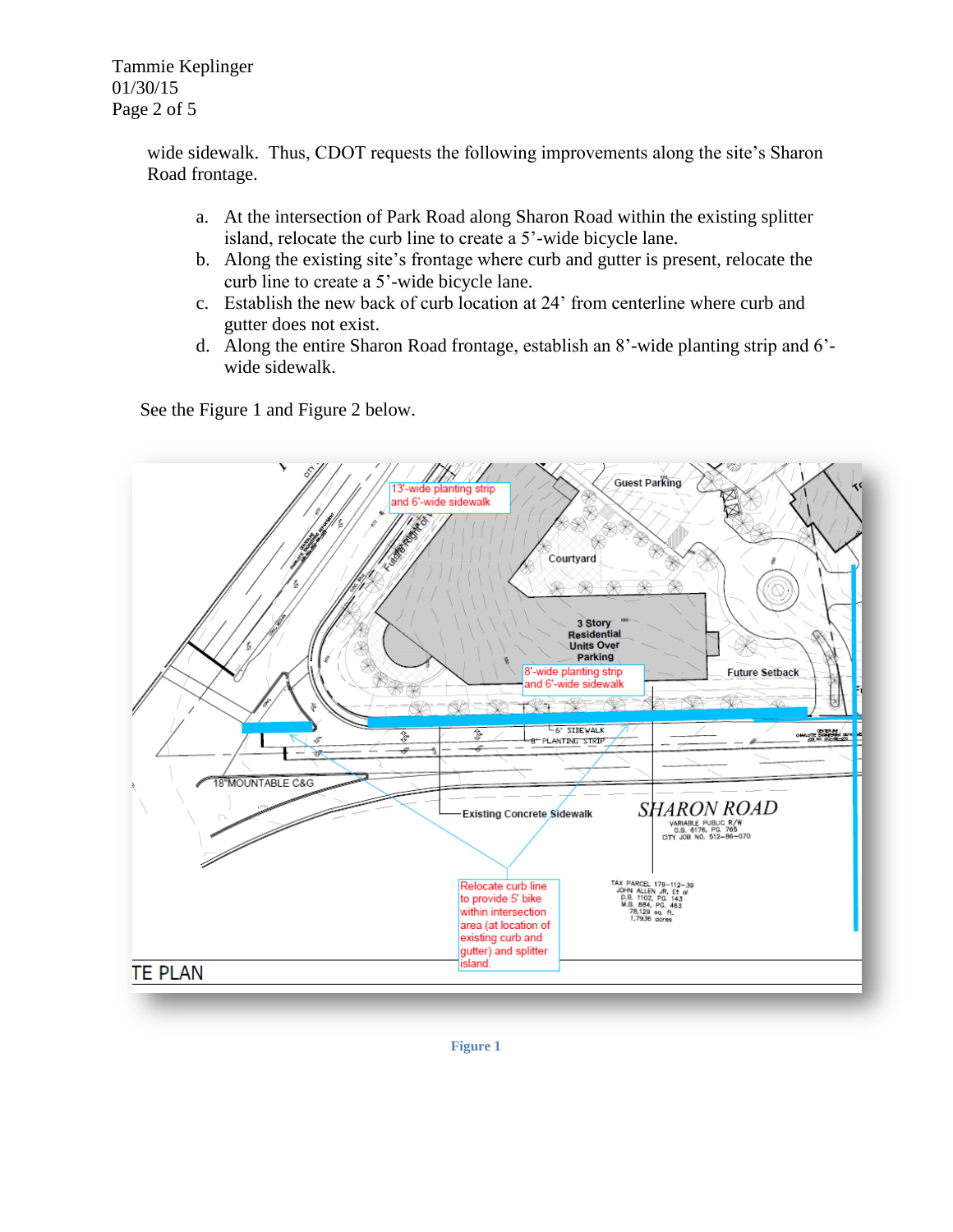Tammie Keplinger 01/30/15 Page 3 of 5



![](_page_2_Figure_2.jpeg)

- 4. Park Road is classified as a major thoroughfare, and lies outside of Route 4 according to the CRTPO Thoroughfare Plan. CDOT requests the petitioner to dedicate 50' of right-of-way along the property's frontage, measured from centerline of the existing right-of-way.
- 5. Park Road has an Urban Street Design Guidelines (USDG) classification of Avenue. Thus, the future typical cross-section includes a 5'-wide bicycle lane in the full build-out scenario. We request the petitioner include a 13'-wide planting strip to accommodate a future bicycle lane, and a 6'-wide sidewalk.
- 6. CDOT requests that the petitioner modify the splitter island at the intersection to accommodate the following changes:
	- a. At the intersection of Park Road along Sharon Road within the existing splitter island, relocate the curb line to create a 5'-wide bicycle lane.
	- b. Replace the back-of-curb sidewalk with an 8'-wide planting strip and 6'-wide sidewalk.
	- c. Make necessary modifications at the splitter island such as relocating curb ramps, relocating pedestrian signal poles, re-marking crosswalks, and any other modifications or various appurtenances deemed necessary by CDOT.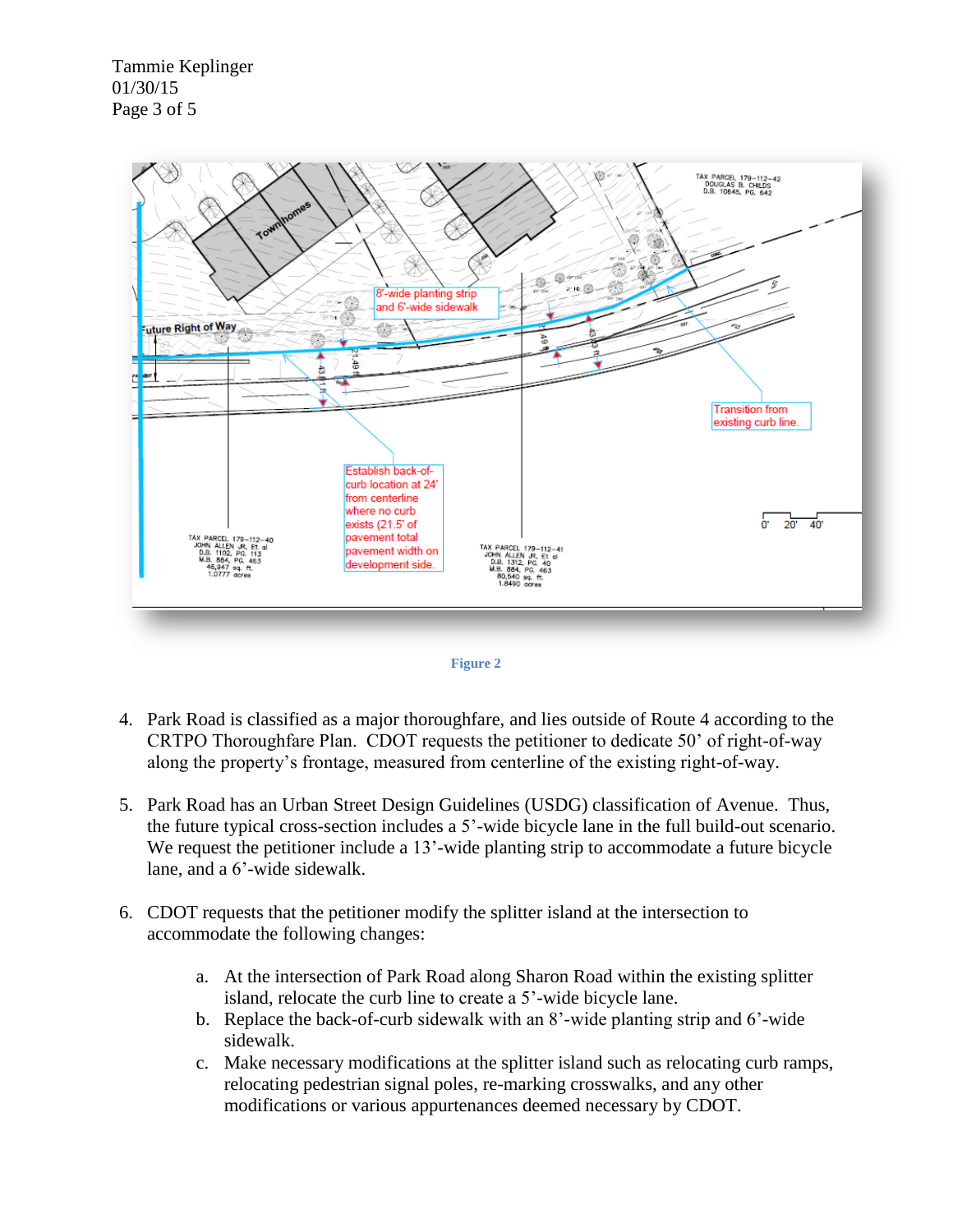Tammie Keplinger 01/30/15 Page 4 of 5

The following are requirements of the developer that must be satisfied prior to driveway permit approval. We recommend that the petitioner reflect these on the rezoning plan as-appropriate.

- 1. According to the City of Charlotte's Driveway Regulations, CDOT has the authority to regulate/approve all private street/driveway and public street connections to the right-of-way of a street under the regulatory jurisdiction of the City of Charlotte. CDOT has determined that a left-turn lane is necessary to serve the traffic using the proposed public street/private driveway connection(s) for this site. This roadway improvement is required to meet the traffic demands of the proposed development. In lieu of the required left turn lane, CDOT requests that the petitioner construct the Sharon Road streetscape improvements as described in the previous section.
- 2. Adequate sight triangles must be reserved at the existing/proposed street entrance(s). Two 35' x 35' sight triangles are required for the entrance(s) to meet requirements. All proposed trees, berms, walls, fences, and/or identification signs must not interfere with sight distance at the entrance(s). Such items should be identified on the site plan.
- 3. The proposed driveway connection(s) to Park Road and Sharon Road will require a driveway permit(s) to be submitted to CDOT for review and approval. The exact driveway location(s) and type/width of the driveway(s) will be determined by CDOT during the driveway permit process. The locations of the driveway(s) shown on the site plan are subject to change in order to align with driveway(s) on the opposite side of the street and comply with City Driveway Regulations and the City Tree Ordinance.
- 4. All proposed commercial driveway connections to a future public street will require a driveway permit to be submitted to CDOT for review and approval.
- 5. Any fence or wall constructed along or adjacent to any sidewalk or street right-of-way requires a certificate issued by CDOT.
- 6. A Right-of-Way Encroachment Agreement is required for the installation of any nonstandard item(s) (irrigation systems, decorative concrete pavement, brick pavers, etc.) within a proposed/existing City maintained street right-of-way by a private individual, group, business, or homeowner's/business association. An encroachment agreement must be approved by CDOT prior to the construction/installation of the non-standard item(s). Contact CDOT for additional information concerning cost, submittal, and liability insurance coverage requirements.

If we can be of further assistance, please advise.

## K. Bryant

cc: S. Correll Rezoning File